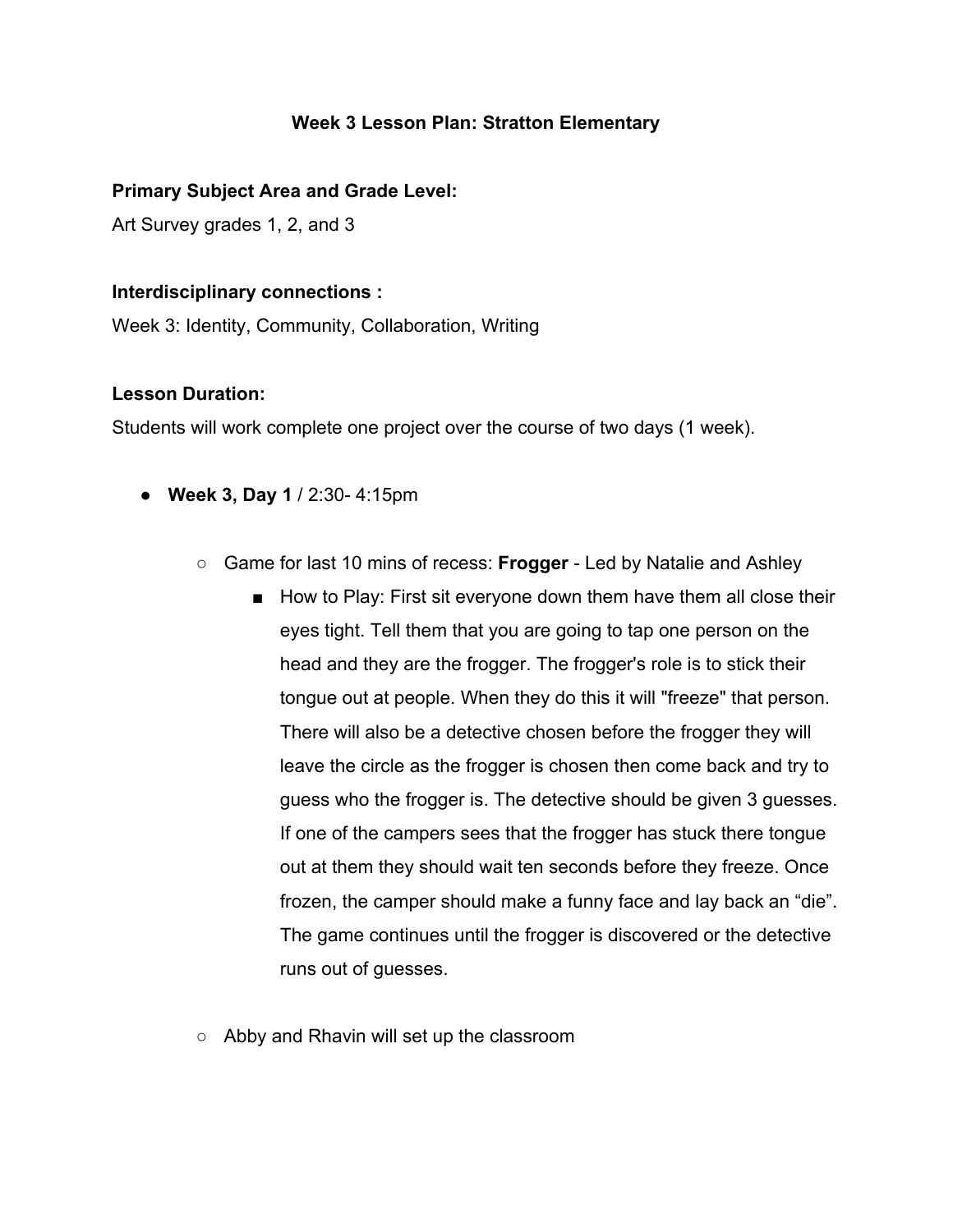- 10-15 mins: **Snack and Ice Breaker Activity** Led by Abby
	- Pictionary
		- 2 pieces of butcher paper taped on the board
		- 2 markers (one for each team)
- 5 mins: **Bathroom Break**

### ○ 5 mins: **Classroom Expectations**

- Presentation that goes over:
	- Plan for the day
	- What do you do if you have a question?
	- What is the bathroom policy?
		- Two assigned bathroom breaks: After snack (2:45-
			- 2:50), and after clean up (3:55-4:00)
	- Needs to ask the teacher before you go
	- When we want your attention, what do we do?
	- How do we get ready to work?
	- After snack- throw away trash, clear your desk
- 10 mins: **VTS Activity** (Presentation)
	- Nick Cave

●

● <https://www.youtube.com/watch?v=BpNcmh3rxko>



**VTS QUESTIONS**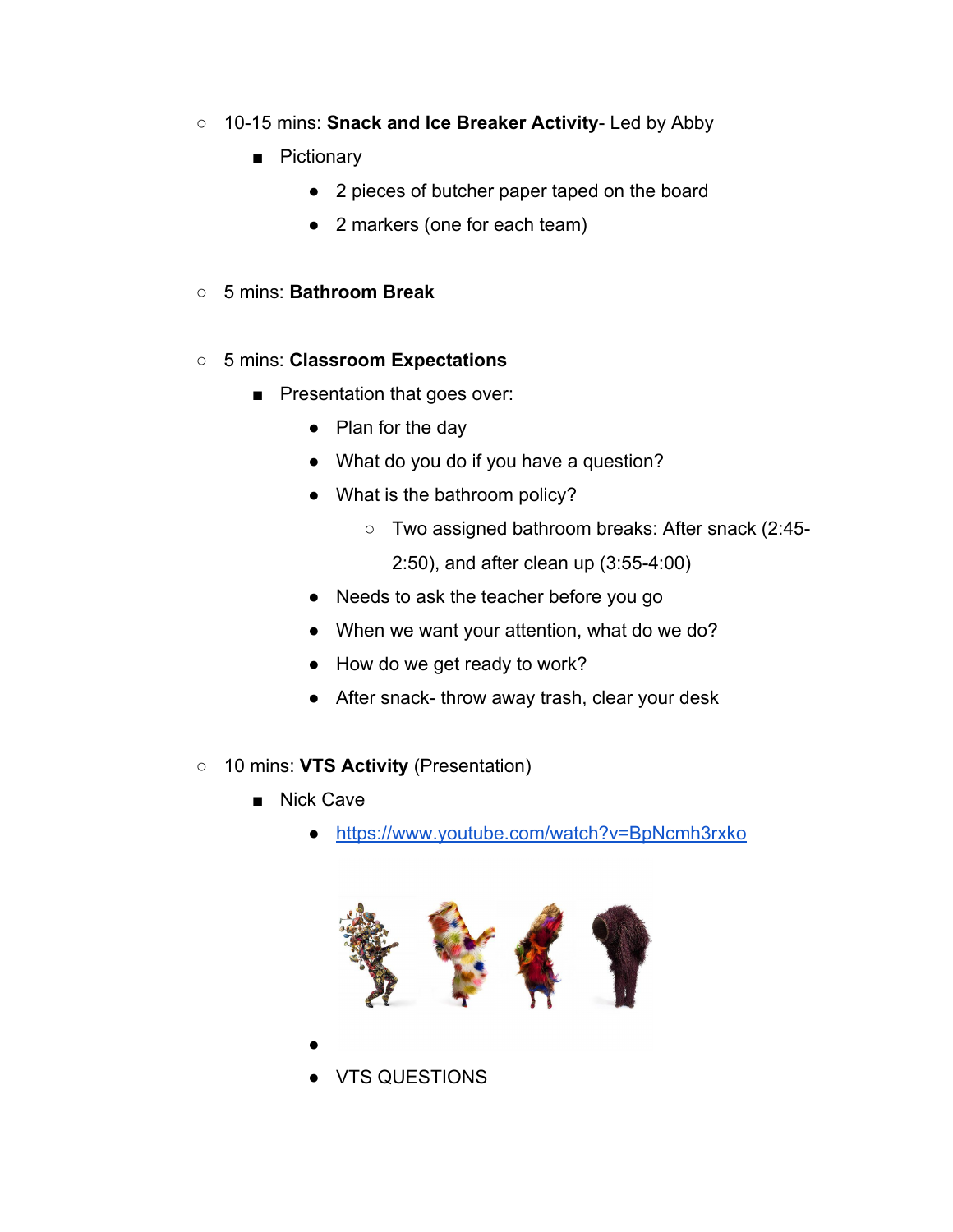- What are the figures doing?
- Are they people?
- What are they?
- What are they dressed as?
- Do you think many people work on this?
- What do you think their dancing represents?
- Why do you think the artist made these costumes?
- Do you think they have an audience?
- Where might you see one of these figures?
- How he relates: Nick Cave is an educator and interdisciplinary sculpture/performance artist who hopes to use his work to change community. His performances are usually in public spaces where everyone can enjoy them. While he created the idea/concept, his work requires community people and their space in order to execute the performance. Similar to our puzzle project that focuses on how we individually make up this community, his work is multimedia and uses individual identities/people to come together to create a larger piece that is relevant to the community. He knows that everyone has something to offer in order for these performances to be successful.

#### ○ 20 mins: **Puzzle Piece First Sketches**

- Presentation with specific directions
	- Presentation explains the importance of working together, that we all bring our unique qualities and experience together to thrive, (fit together like puzzle pieces),
- Guiding Questions:
	- Why did we choose to do a puzzle?
	- What does your single puzzle piece represent?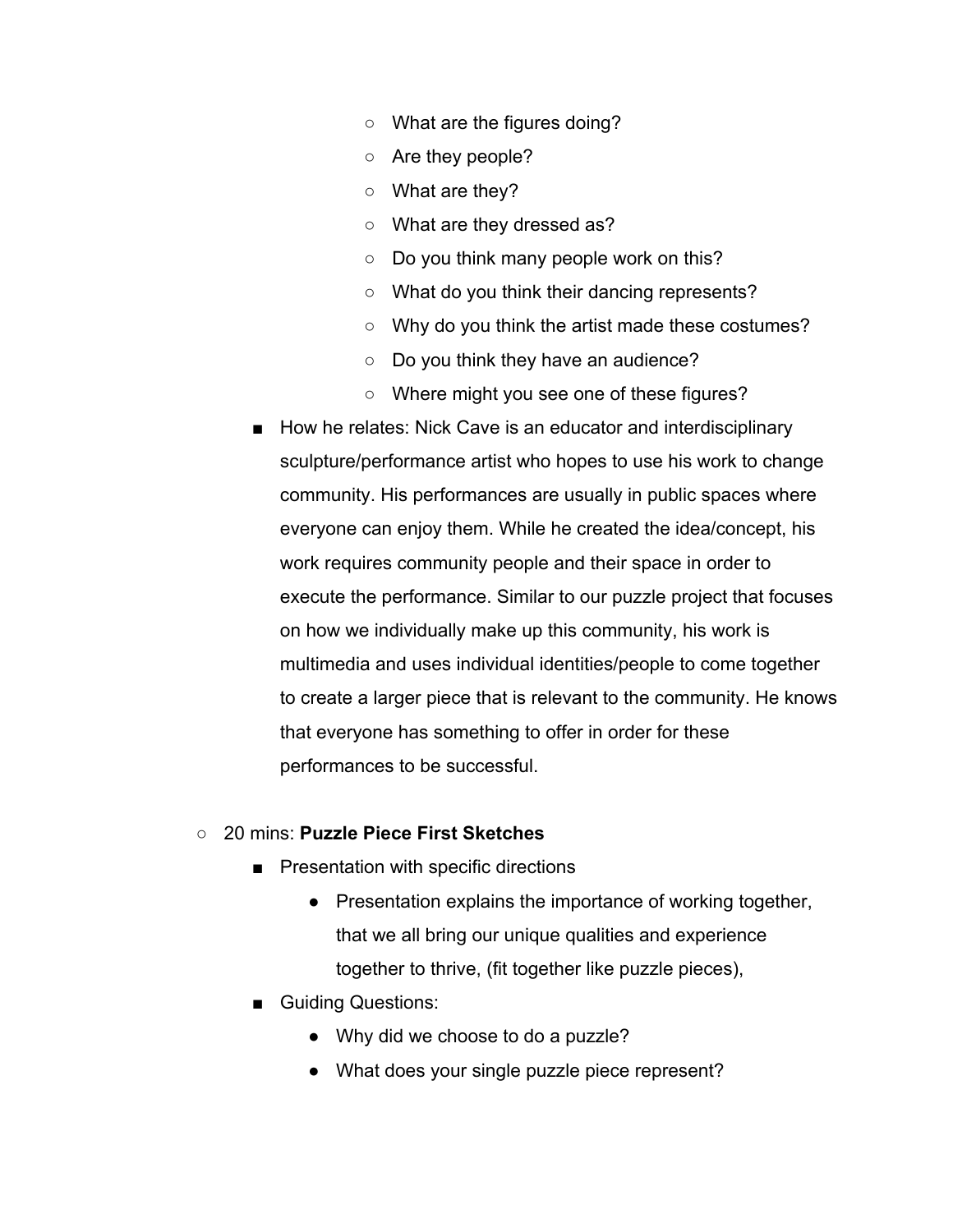- What does the overall puzzle represent?
- How are puzzles symbolic of a community?
- How can you represent your favorite place or person?
- 5 mins: **Teacher Exemplars** (2): Led by Natalie and ?
	- One teacher (Natalie) shows a sketch of a puzzle piece, another teacher (?) shows a finished puzzle piece. Explain the importance of starting with a sketch and working with it. Explain why we put what we did. Explain symbology.
		- Why should we make a sketch first?
		- Do you have to stick with your sketch?
- 10 mins: **Brainstorm Activity** Led by Ashley
	- Help the kids develop their puzzle piece sketches and ideas.How can we visually or otherwise represent our identities and person on the puzzle pieces?
		- What's your favorite food? Do you play sports? What traditions do you celebrate? What are some of your favorite memories in the community? Can you represent those visually? Flags?
- 20 mins: **Work Time**
	- Sketch the puzzle piece concept on the cutouts handed to the kids.
	- Teachers will walk around and help the students through the process.
	- Teachers will work with students to incorporate symbology
- 10 mins: **Clean Up** Led by Ashley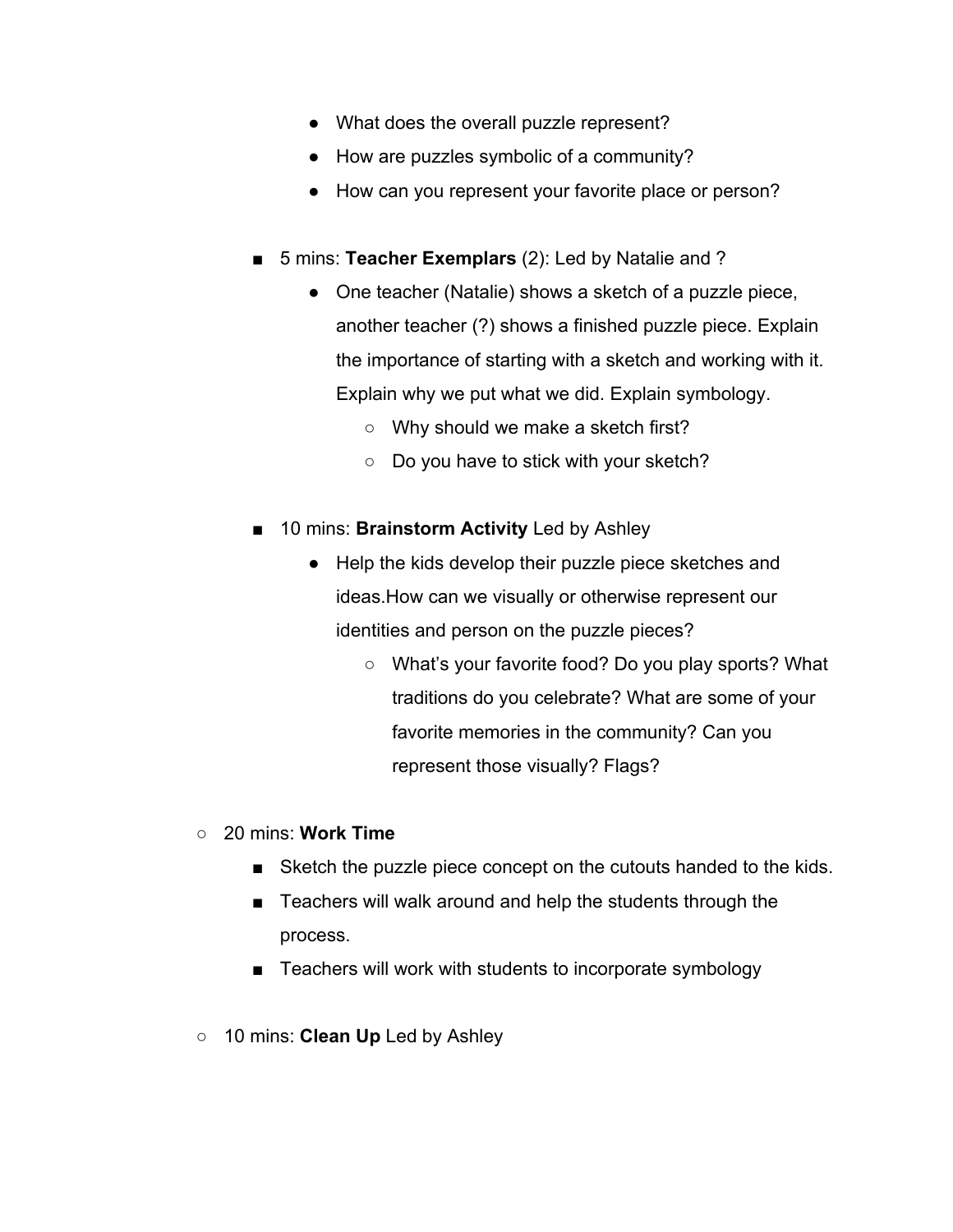■ 1. Students will put all supplies back where they belong.

2. Students will clear their desk- Make sure there is nothing on it and the surface is clean.

3. When finished, students will sit at their desk quietly with their puzzle sketch in front of them.

### ○ 5 mins: **2nd bathroom break**

- Line them up- If your birthday is from July to December, line up first.
- **Extra time:** Students rotate through "centers": stations of free draw, free paint, board games, reading
	- Students can also finish up their All About Me books.
- 4:00 pm: **Dismissal**
	- Becca and Natalie hold the "car" sign for car riders by the door in the library. Ashley dismisses car riders to line up in front of them. Teachers use the bus list to check that they are in the right line and then take the car riders into gym. Parents pick up kids from the side door. When the kids are picked up, their parent or guardian must sign next to their name on the attendance sheet.
	- Rhavin holds the "bus" sign for busers by the door in the library. Ashley dismisses kids to line up in front of them. Lead them out the front of the school once the buses arrive. Rhavin and Ashley use the bus list to check that they are in the right line and then take them to wait for the buses. Teachers must check with the bus drivers to make sure they are getting on the right bus.
	- Abby / Catalina can take the remaining walkers.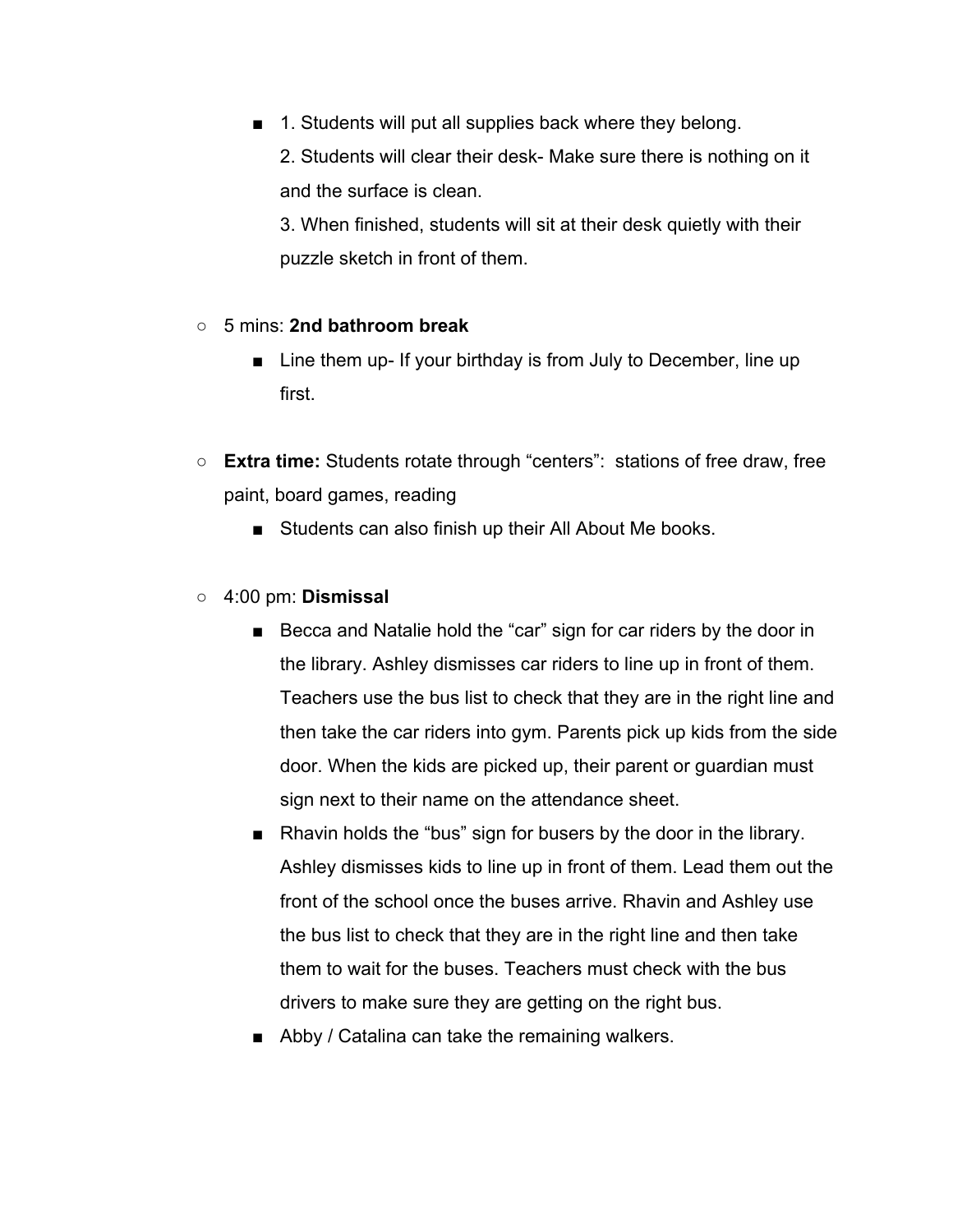#### **Total Time: Around 2 hours**

- **Week 3, Day 2** / 2:30- 4:15pm
	- 10mins: Have a student lead a game of their choice? (end of recess time)

### ○ 15 mins: **Snack and Icebreaker**

- Ice Breaker: Bingo Game led by ?
	- Students walk around trying to fill in each bingo square by talking with other students and teachers
	- We print a bingo template for every student with likes/dislikes, habits, facts about them
	- Students must get up and ask other students in the room to write their initials on a bingo square if it applies to them to have 5 squares in a row
	- You can only have a person write their initials on one square so that more students talk to each other
	- Should there be a prize for whoever wins bingo like a piece of candy?

| Has their own<br>cell phone    | <b>Likes Superman</b><br>or Batman | Can whistle a<br>sona          | Likes to climb on<br>thinas | <b>Likes looking at</b><br>the sky at night |
|--------------------------------|------------------------------------|--------------------------------|-----------------------------|---------------------------------------------|
| Likes cats better<br>than dogs | Is the youngest<br>or only child   | Has never had a<br>cavity      | Does not like<br>bananas    | Knows all of the<br>multiplication<br>facts |
| <b>Enjoys reading</b><br>books | <b>Enjoys cooking</b>              | <b>FREE</b>                    | <b>Wears earrings</b>       | Can do a bike or<br>skateboard trick        |
| Likes to play<br>soccer        | Has been to<br>another state       | <b>Has good</b><br>handwriting | Likes to draw or<br>color   | Plays a musical<br>instrument               |
| <b>Likes Math the</b><br>best  | <b>Enjoys camping</b>              | <b>Has freckles</b>            | Is left handed              | Goes by a<br>nickname                       |

- Template idea ^
- 5 mins: **Bathroom Break**

●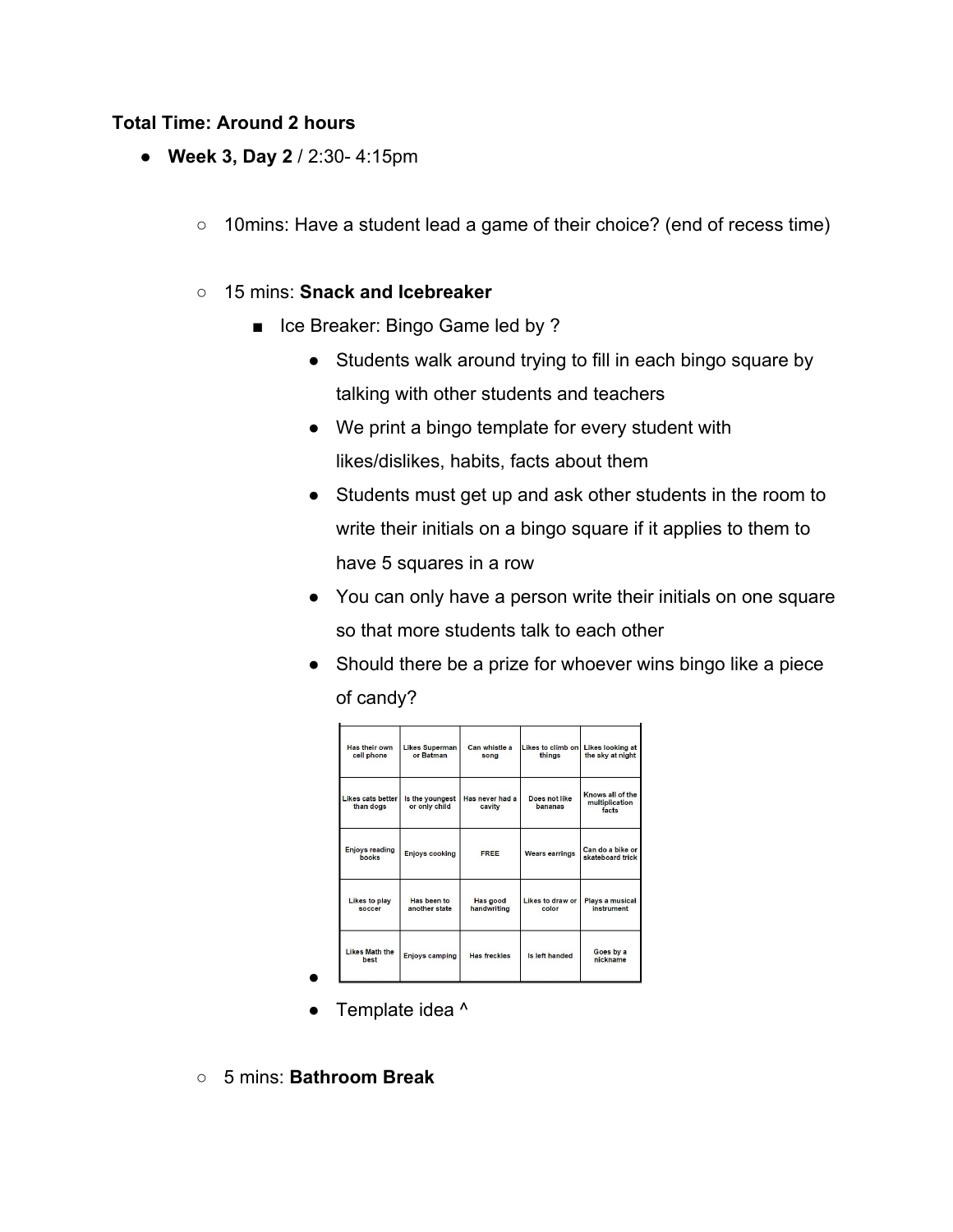- 5 mins: **Classroom Expectations**
	- Go over plan for the day
	- Review Previous classroom expectations
	- Attention Grabbers
- 10 mins: **VTS Activity** (Presentation) Led by Abby

Explain the connection of the identity, how the artists' unique identities inspired their work

Azucena Ro[má](https://www.azuroma.com/)





■

■

- What material was used?
- What does it say?
- What's happened from the first to second image?
- Where is this image taken?
- How does it make you feel?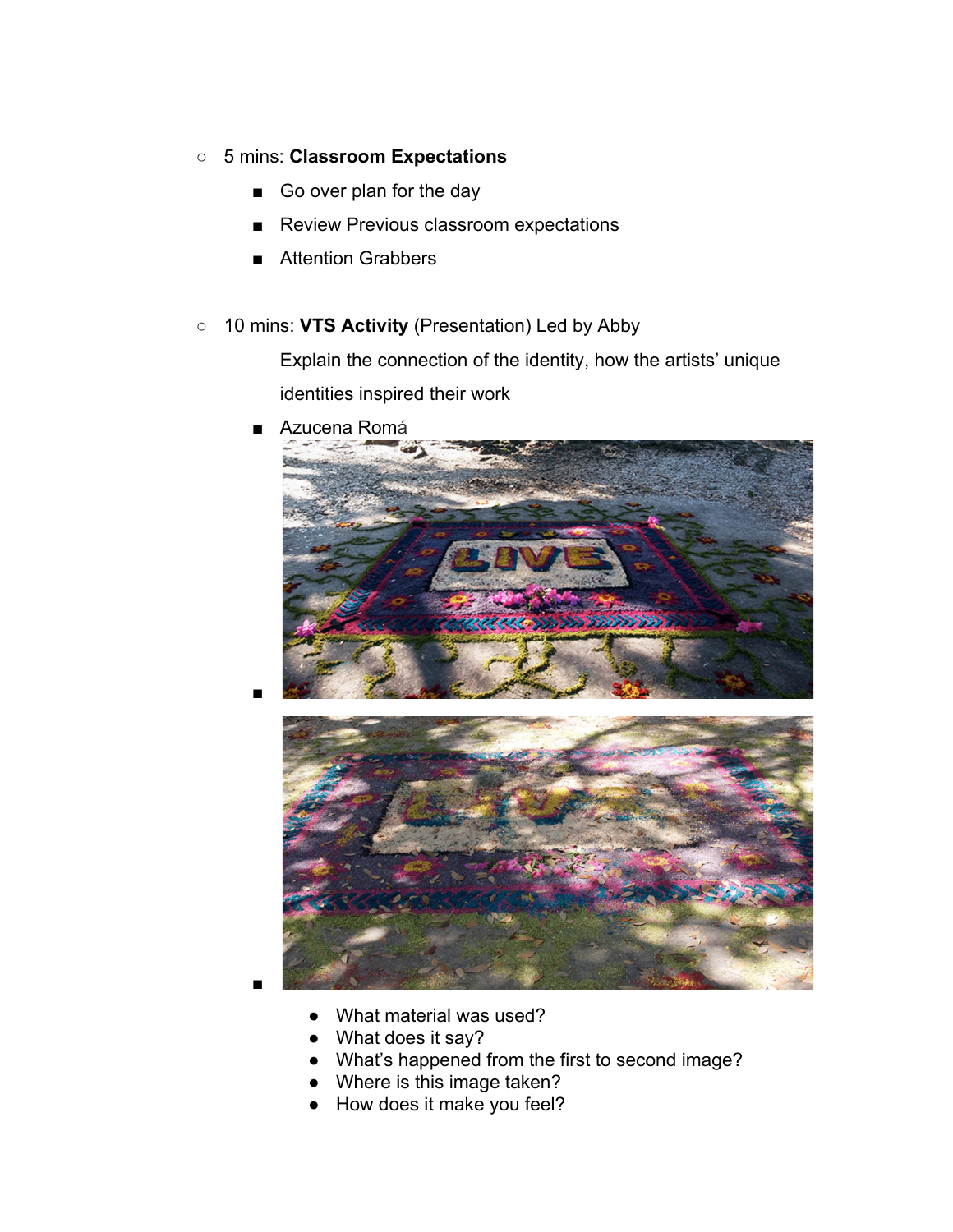- Do you like the colors?
- What do you see in the decoration around the word?
- Why do you think the artist made this?
- Have you seen anything like this before?



Her work is relevant to the puzzle project because as our final product will change and grow over time, her pieces are time sensitive and change from start to finish. Her work uses colors and locations to create emotions and responses from the viewer. Our Puzzle project, connects the community that exists within our classroom, and is site specific in this way. We will use colors and can incorporate text in our pieces to show feeling or ideas. It is an example of a different kind of work, that is time sensitive and site specific. Her work is inspired by her cultures of both a New Orleans native and first generation Guatemalan American. The Alfombras de Aserrín (sawdust carpets) is a tradition popular in Mexico and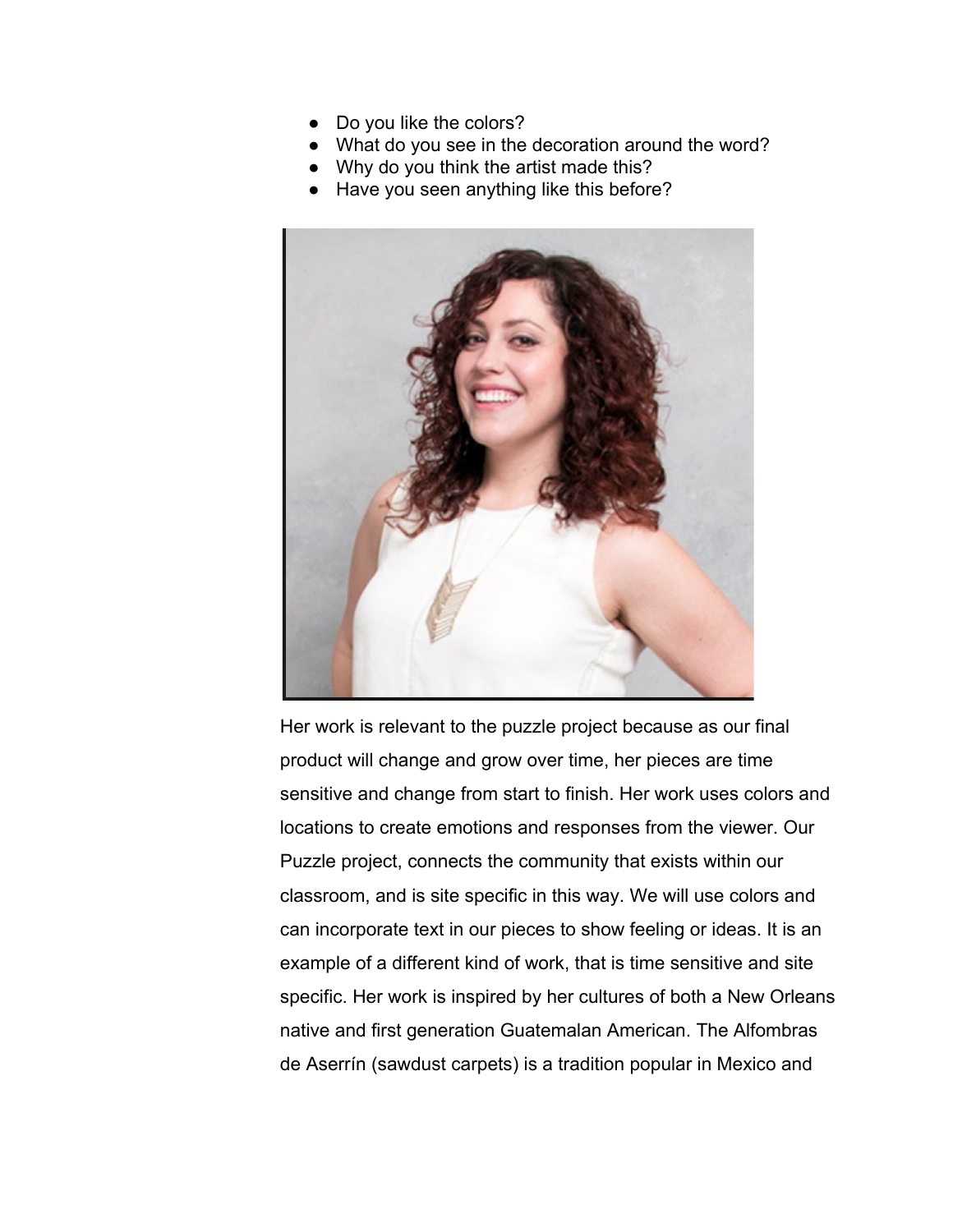Central America. A traditional use would be in a religious ceremony, and is sometimes used during Dia de los Muertos.

- Do you know where Guatemala is located?
- How can we display where we are from? Are there places that are familiar to you that you'd like to display? Could be near here, or could be abroad, especially for those of us who were born somewhere else. Maybe we have parents that were born somewhere else, that we've been told about. What stories have you been told about where you were born or where your parents grew up?
- Do you know where this image is located?
- Try to encourage the students to teach us what they know about this cultural practice and location, and facilitate a conversation about the different places and cultures the class is from
- Basic VTS Questions
	- What is happening in this image? What makes you say that? What do you think it means? Do you see the influence of the artist's culture and identity in her work? What do you like about it?
	- Why did we choose to show this artist? How does it relate to our project?
		- "time and memory" as elements/materials.
		- $\circ$  Storytelling: Have them think about things they remember doing in the community or for their school.
			- Can be a discussion during the making of the puzzle piece
		- connects with your intention of learning about community in the making of the puzzle?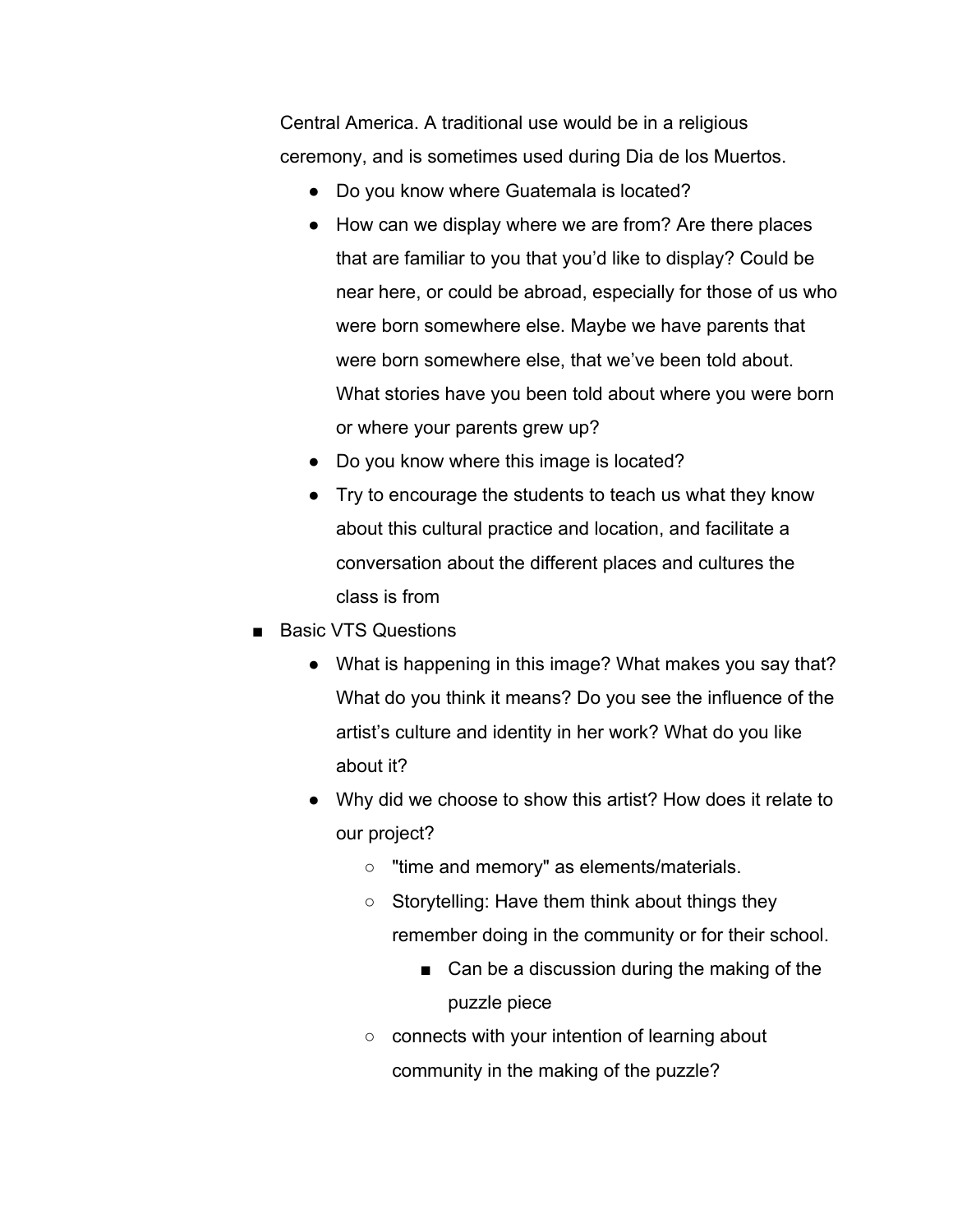#### ○ 5 mins: **Teacher exemplars** Led by ?

- Teachers present their finished puzzle piece.
- Explain the reasoning behind what is shown.
- How are puzzles symbolic of a community?

#### ○ 5 mins: **Introduce and demonstrate new materials** led by ?

- Materials will all be at one table and students will go up in groups to collect material. We will introduce the materials of oil pastels and fabric and demonstrate how they can use these on their puzzle pieces.
- Teacher will lead students in a demonstration on how to use new material -fabric, oil pastels, ask students if they've done this kind of collage or used the materials before

#### ○ 30 mins: **Working on puzzle piece project**

- Puzzles will be passed out to students and they can begin working. Teachers will walk around, help students with their pieces and work alongside them. Maybe continuously brainstorming with the students.
- 10 mins: **Clean-up** led by
	- 1) Students must make sure their name is on the back of their sketch and puzzle piece.

2) Students must put all supplies back where they belong.

3) Clear their desk- Students must wipe it down and make sure the surface is clean.

4) When finished, students will move their puzzle piece to the table to dry and then sit on the carpet quietly.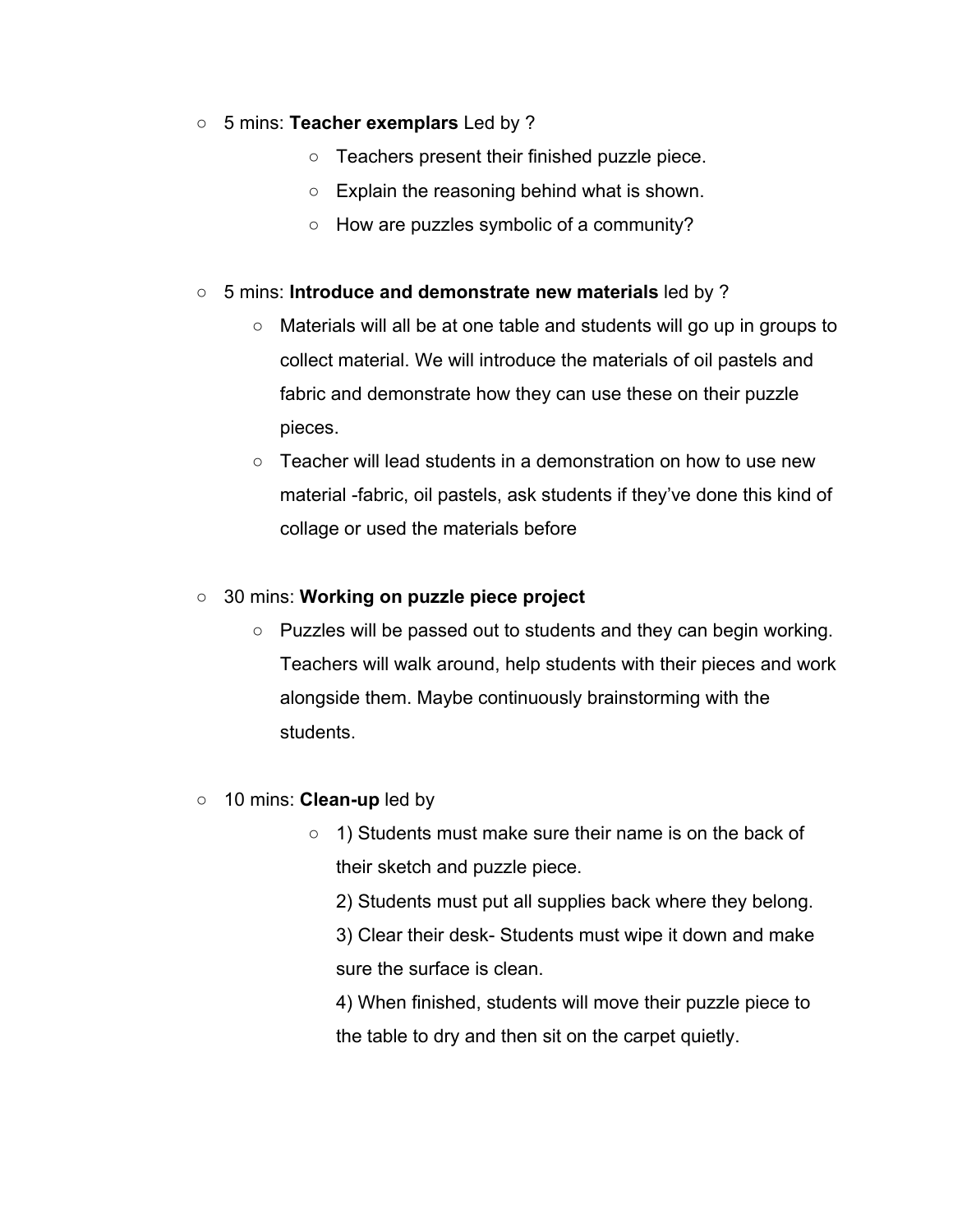- 4:00 pm: **Dismissal**
	- Discussion, story, or game on the carpet with one teacher while the other teachers get ready for dismissal.
	- Becca and Natalie hold the "car" sign for car riders by the door in the library. Ashley dismisses car riders to line up in front of them. Teachers use the bus list to check that they are in the right line and then take the car riders into gym. Parents pick up kids from the side door. When the kids are picked up, their parent or guardian must sign next to their name on the attendance sheet.
	- $\circ$  Rhavin holds the "bus" sign for busers by the door in the library. Ashley dismisses kids to line up in front of them. Lead them out the front of the school once the buses arrive. Rhavin and Ashley use the bus list to check that they are in the right line and then take them to wait for the buses. Teachers must check with the bus drivers to make sure they are getting on the right bus.
	- $\circ$  Abby / Catalina can take the remaining walkers.

# **Total: Around 2 hours**

## **Relevance/Rational:**

- Through this puzzle project, students are able to gain a better understanding of identity while also seeing how differences make up their community
- Using different activities and various artists to teach the students about community will allow them to gain a well-rounded perspective while pushing them to feel invested in their projects.
- Being able to understand symbolism will help students find artwork to be meaningful.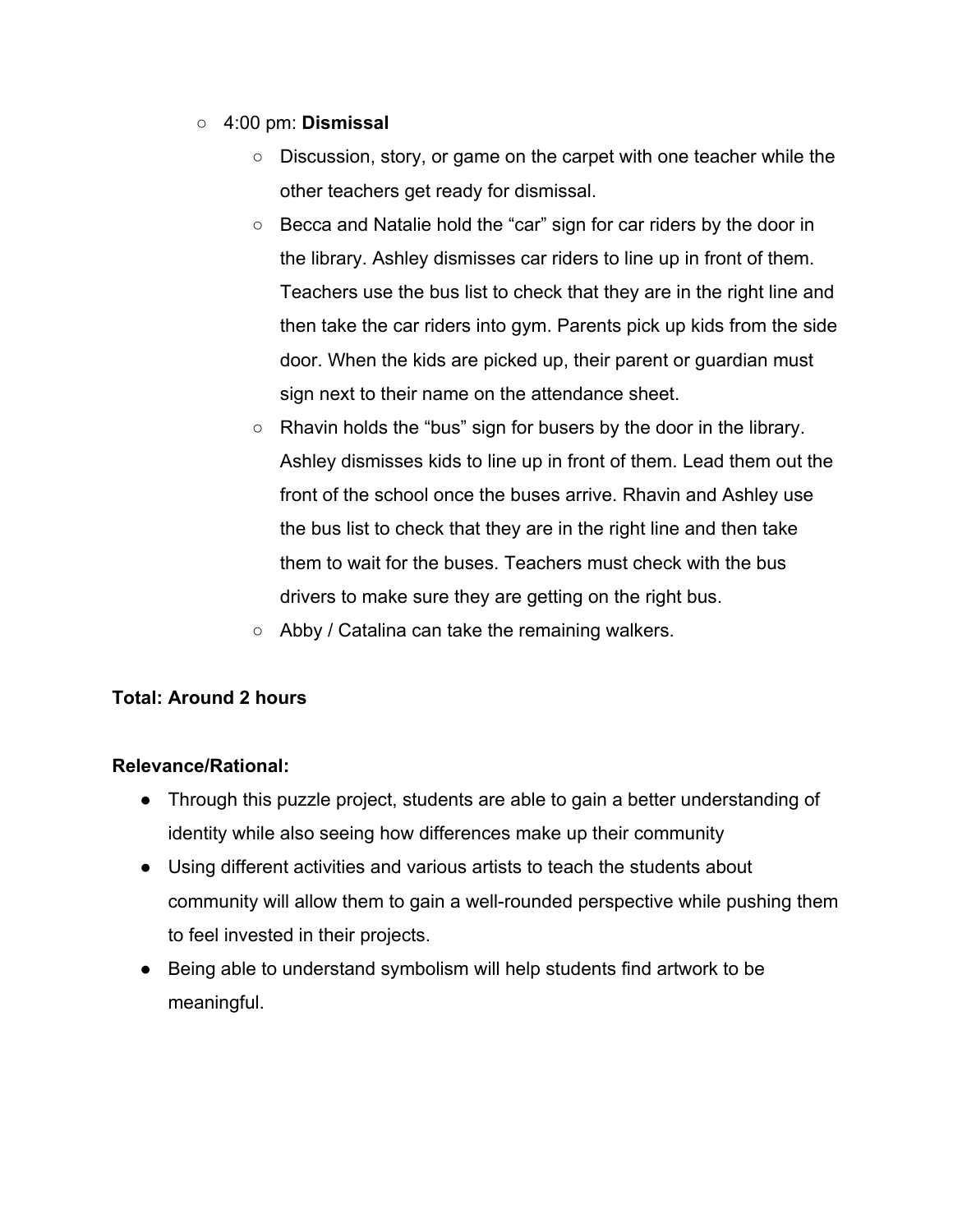$\circ$  This is relevant because it also will help the students recognize symbolism throughout other subject areas including social studies, history, and identity.

## **Outcomes/Objectives :**

- Students will use various materials, tools, and mediums in a safe and responsible manner when constructing and building.
- Students will come away knowing that they have a place of belonging in their community.
- Students will have a sense of pride being who they are.
- Students will understand what a functioning community is.
- Students will learn the value of working together.

# **Content Standards and or common core Learning Standards:**

- When showing contemporary images and teacher exemplars, we ask students, "What do you think this means?" followed by, "what makes you say that"?
	- Discussions promote higher order thinking and reasoning skills, since there is no right answer.
	- By listening and responding to their peers, students are opened up to new perspectives and interpretations.

# **Use of Formative Assessment to Inform Planning:**

- Group discussion following the puzzle project to connect personal answers to the larger concept of identities.
	- What are questions will lead the discussion?
	- Do you like your puzzle piece?
	- How does your puzzle piece look when it fits into a bigger puzzle?
- Questions for the class after the presentation on puzzle, symbolism, and artists to check comprehension.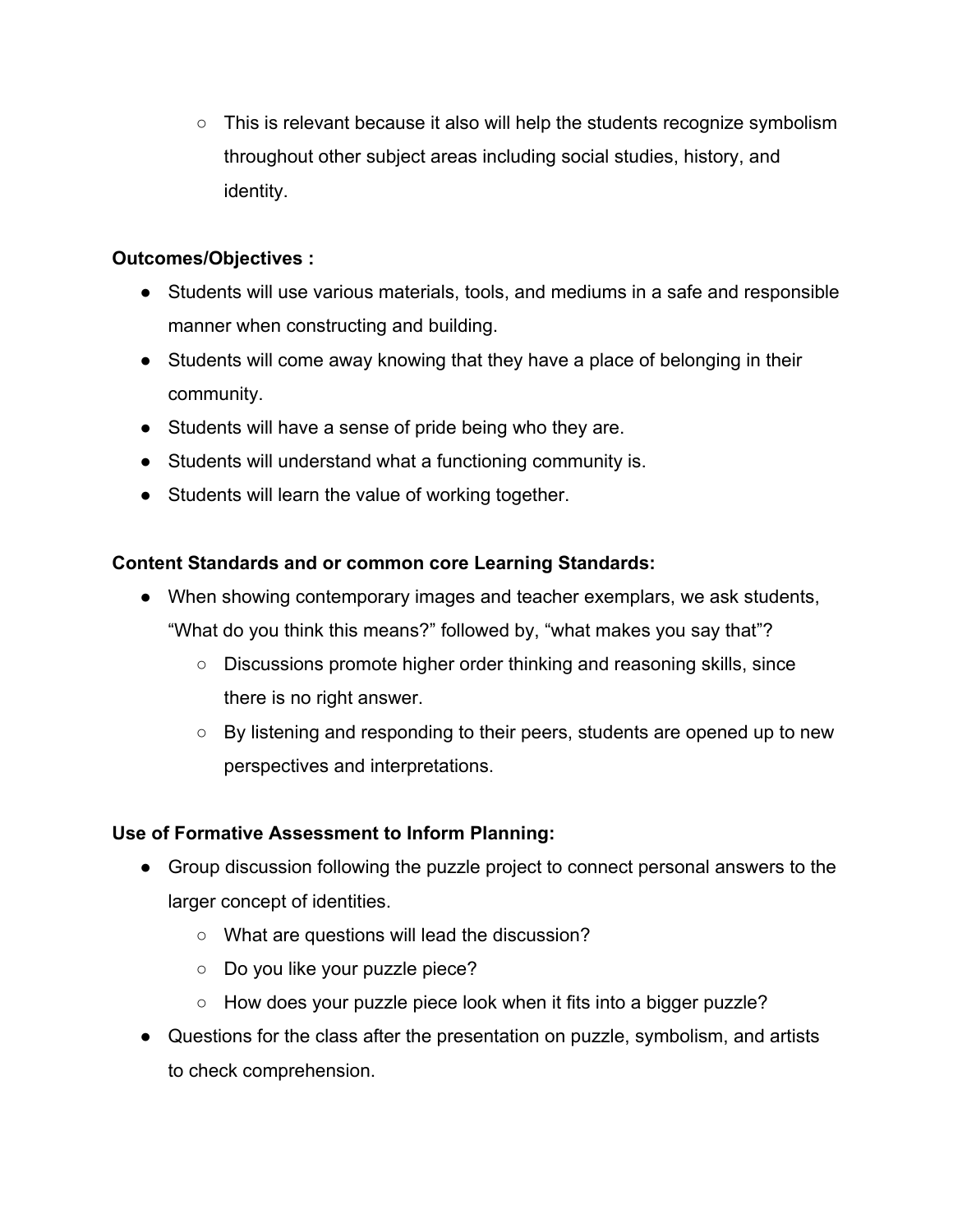- How are puzzles symbolic of a community?
- How did the identity of one of the artists show in their work?

#### **Materials:**

- Day 1: Sketch Puzzle Piece
	- Pictionary game Abby
		- 2 pieces of butcher paper for pictionary
		- 2 markers for pictionary
		- Tape
	- Premade puzzle template for sketch
		- Printed templates Natalie
			- $\bullet$  One per student + teacher exemplar = 28 total
		- Teacher exemplar of sketch puzzle piece Natalie
		- Teacher exemplar of finished puzzle piece -?
	- Pens/pencils -
	- Markers, Crayons, Colored pencils Becca
- Day 2: Final puzzle piece
	- Premade puzzle template cut outs from Bristol paper Rhavin
		- $\Box$  One per student = 27 total
		- One teacher exemplar of finished puzzle piece from Tues.
	- Oil pastels Ashley
	- Fabric Natalie and Catalina
	- Glue wet and stick Ashley
	- Scissors Ashley
	- Scotch tape to connect puzzle pieces
	- Icebreaker Bingo Game Abby
		- Printed bingo template (26 total)
		- Markers for students to sign initials
		- Clipboards if available